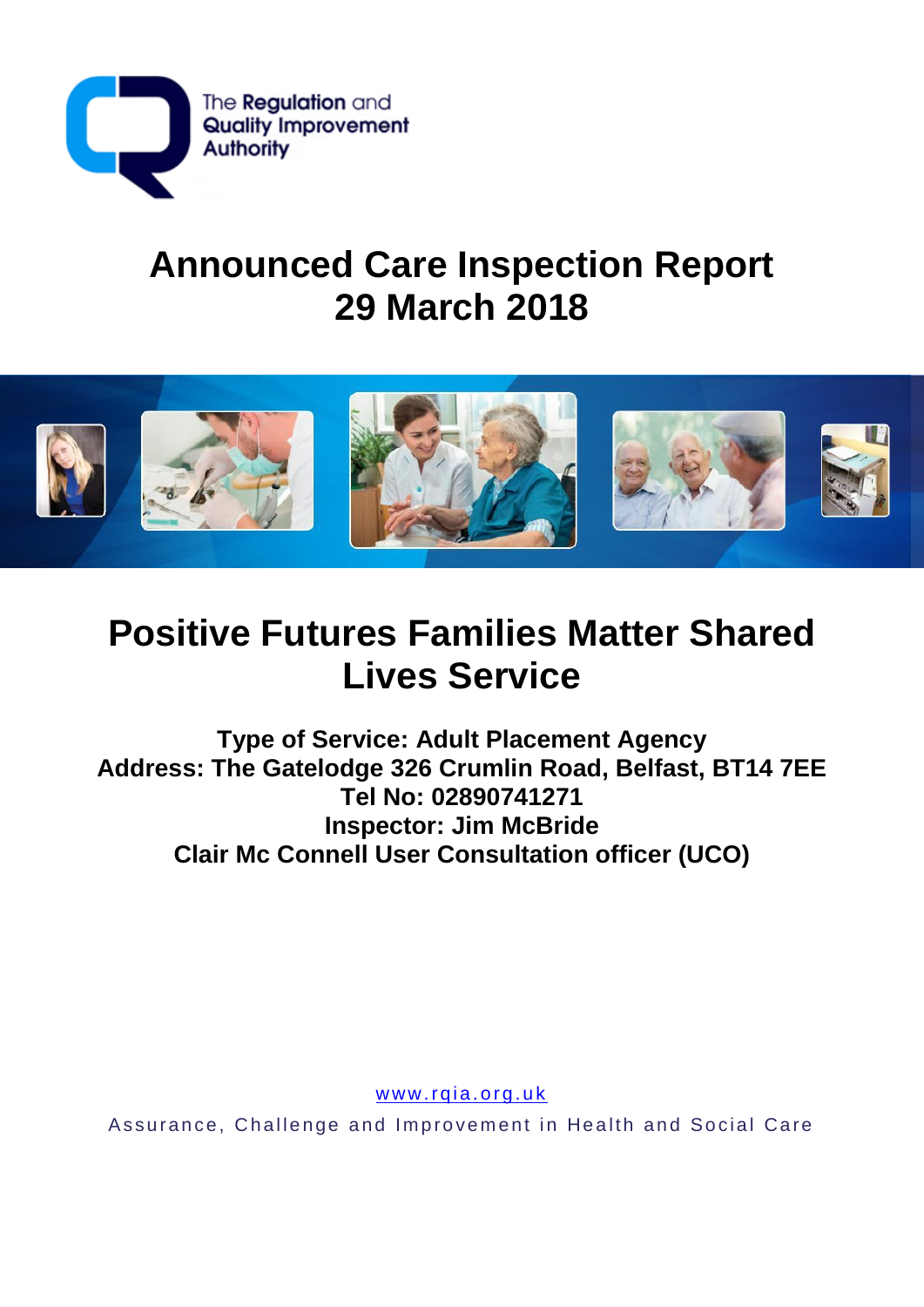It should be noted that this inspection report should not be regarded as a comprehensive review of all strengths and areas for improvement that exist in the service. The findings reported on are those which came to the attention of RQIA during the course of this inspection. The findings contained within this report do not exempt the service from their responsibility for maintaining compliance with legislation, standards and best practice.

## **1.0 What we look for**



## **2.0 Profile of service**

Families Matter Shared Lives Service offers people with a learning disability, acquired brain injury or autistic spectrum condition short breaks or longer stays with approved individuals or families (known as Shared Lives Carers). The service is operated by Elizabeth Palmer, registered manager, and two social workers.

Shared Lives Carers provide weekend or short term planned support in order to provide existing carers with a short break (respite) and to provide individuals with opportunities to have new experiences. Long term placements are provided when an adult requires long term accommodation, similar to a fostering arrangement.

The agency has currently placed 21 people supported within 28 placements. Within this report, adults in receipt of a service from the agency will be referred to as 'people supported', in accordance with their wishes.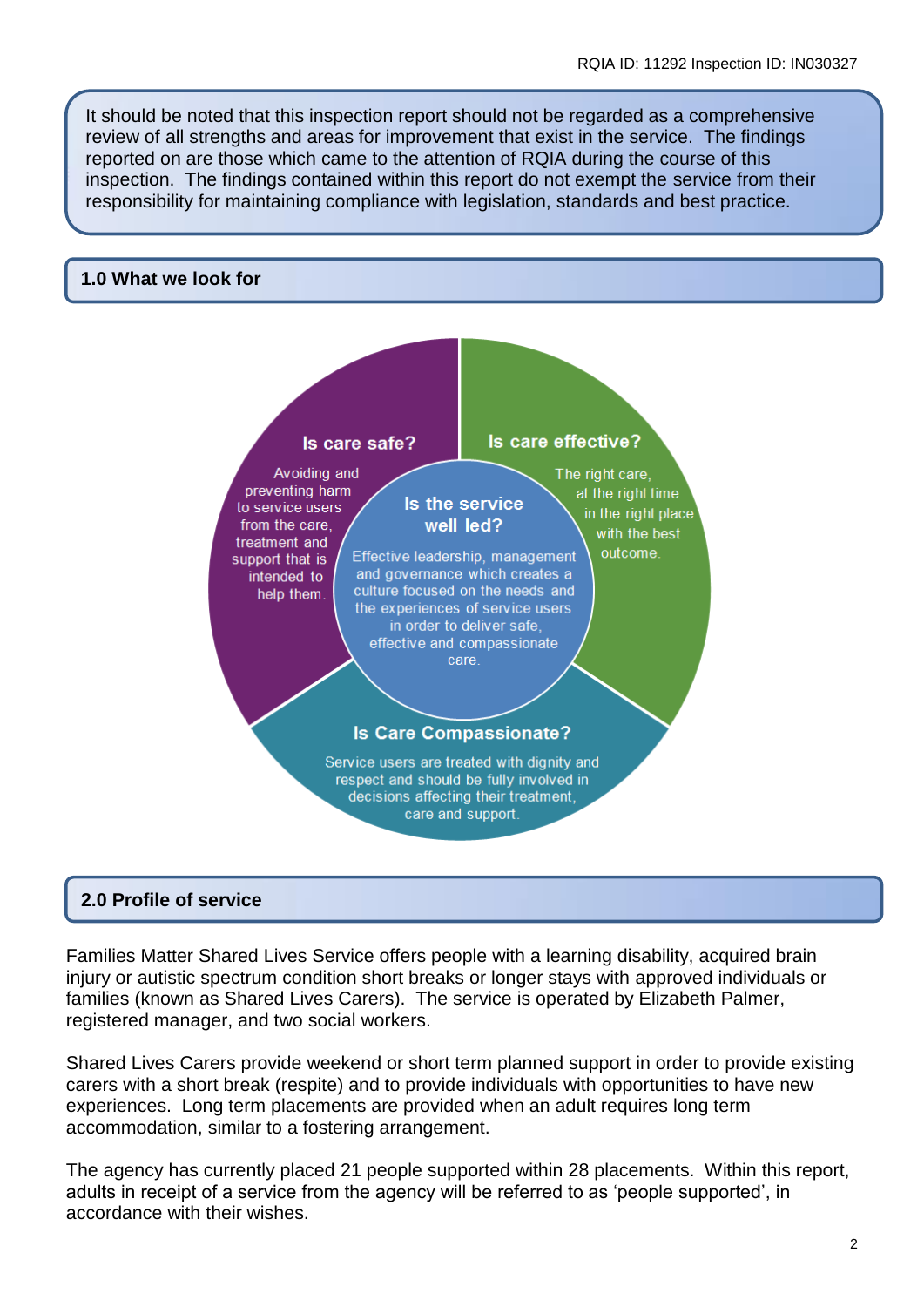## **3.0 Service details**

| <b>Organisation/Registered Provider:</b>      | <b>Registered Manager:</b>     |
|-----------------------------------------------|--------------------------------|
| <b>Positive Futures</b>                       | <b>Elizabeth Palmer</b>        |
| <b>Responsible Individual:</b><br>Agnes Lunny |                                |
| Person in charge at the time of inspection:   | Date manager registered:       |
| <b>Elizabeth Palmer</b>                       | Elizabeth Palmer $-01/12/2010$ |

## **4.0 Inspection summary**

An announced inspection took place on 29 March 2018 from 09.10 to 13.35.

This inspection was underpinned by the Adult Placement Agencies Regulations (Northern Ireland) 2007.

Evidence of good practice was found in relation to:

- carer recruitment
- induction
- communication and engagement with the people supported and other relevant stakeholders
- person centred care
- carer training
- carer group meetings
- quality monitoring
- home monitoring visits announced/unannounced

The findings of this report will provide the agency with the necessary information to assist them to fulfil their responsibilities, enhance practice and the people supported experiences.

## **4.1 Inspection outcome**

|                                       | <b>Requlations</b> | <b>Standards</b> |
|---------------------------------------|--------------------|------------------|
| Total number of areas for improvement |                    |                  |

This inspection resulted in no areas for improvement being identified. Findings of the inspection were discussed with Elizabeth Palmer, registered manager, as part of the inspection process and can be found in the main body of the report.

Enforcement action did not result from the findings of this inspection.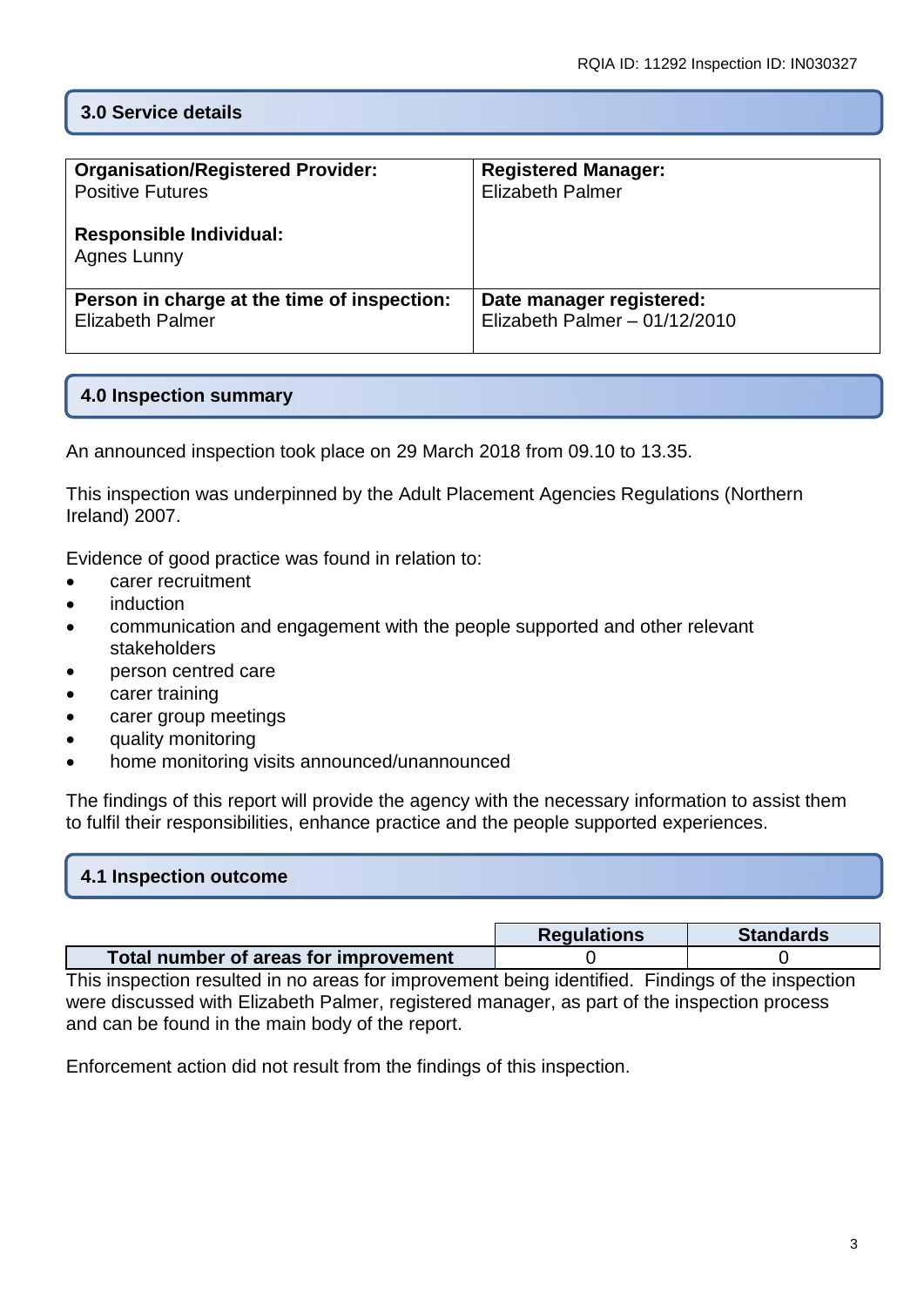#### **4.2 Action/enforcement taken following the most recent care inspection dated 28 February 2017**

No further actions were required to be taken following the most recent inspection on the 28 February 2017.

# **5.0 How we inspect**

Specific methods/processes used in this inspection include the following:

- discussion with the manager and staff
- discussion with social work student
- examination of records
- user consultation officer report (UCO)
- evaluation and feedback

Prior to the inspection a range of information relevant to the service was reviewed. This included the following records:

- the previous inspection report
- any correspondence received by RQIA since the previous inspection
- records of any notifiable events

The following records were examined during the inspection:

- quality monitoring reports
- a number of care and support plans
- carers group meetings information
- carer training records including:
- *safeguarding*
- *medication*
- *health& safety*
- *first aid*
- *service users monies*
- *positive behaviour*
- safeguarding policy 2018
- carer recruitment policy 2017
- person centred reviews 2017
- whistleblowing under review 2018
- confidentiality under review 2018
- statement of purpose 2018
- carers induction handbook 2018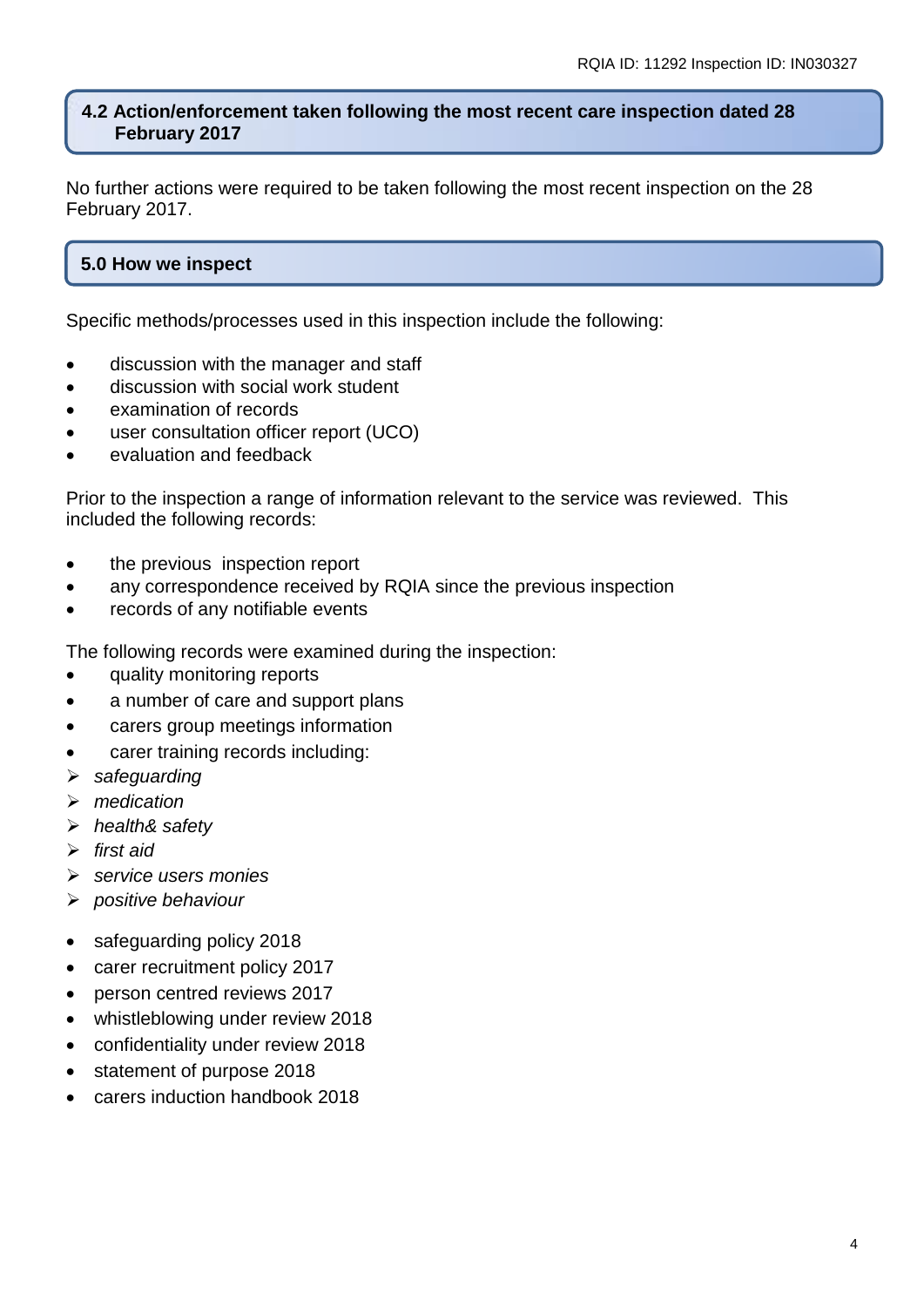The agency encourages carers to evaluate induction training following each individual session; the inspector has noted some of the comments received from carers:

- "It was great meeting with other carers."
- "I enjoy meeting everyone and learning together."
- "Training makes you think about safety."
- "Very helpful and practical."
- "It was good to meet in a small group."
- "The training was supportive."
- "Very helpful the best training I have attended."
- "How to manage disclosure."
- "The steps to take in safeguarding."
- "Refresher of knowledge."

As part of the inspection the UCO spoke with two carers, by telephone, to obtain their views of the service provided by Positive Futures.

During the inspection the inspector spoke with the registered manager regarding the care and support provided by the agency, carer training and carers' general knowledge in respect of the agency. The inspector also spoke with staff and a social work student throughout the day.

## **Comments received:**

- "I had a good induction to the service and good support from the manager."
- "Shared lives" is a great service and the carers are so good at what they do."
- "The managers and staff support the carers well."
- "Training and monitoring is of a high standard."
- "More people need to know about this kind of service provision."
- "My placement here has been very positive and encouraging."

The inspector would like to thank the agency staff for their warm welcome and full cooperation throughout the inspection process.

Prior to the inspection the manager was also asked to distribute a number of questionnaires to people supported/relatives and carers seeking their views on the quality of the service. The responses show clear evidence that people were either satisfied or fully satisfied with the quality of the service highlighting that it is safe, effective, compassionate and well led.

The findings of the inspection were provided to the person in charge at the conclusion of the inspection.

## **6.0 The inspection**

## **6.1 Review of areas for improvement from the most recent inspection dated 28 February 2017**

The most recent inspection of the agency was an announced care inspection.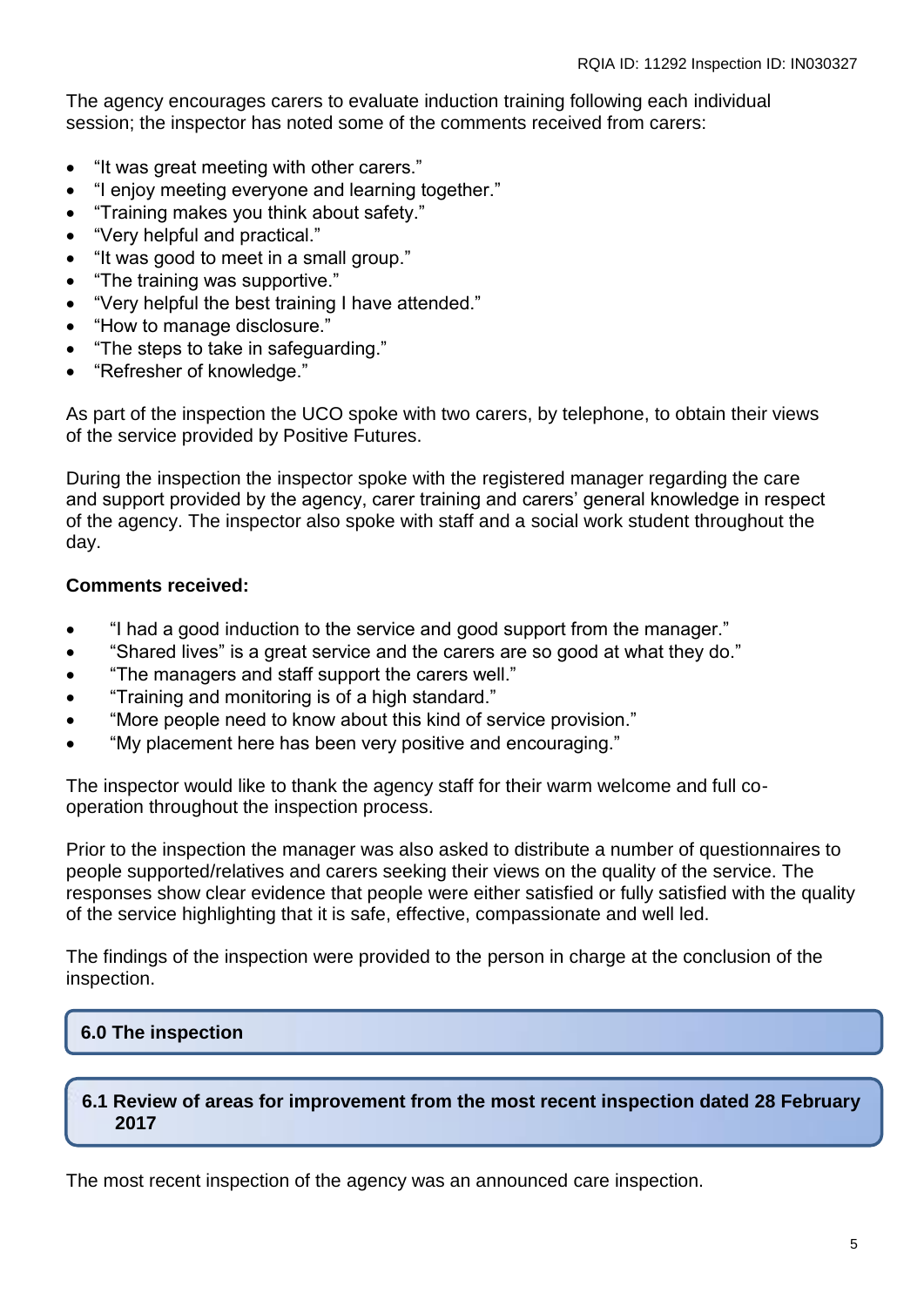#### **6.2 Review of areas for improvement from the last care inspection dated 28 February 2017**

There were no areas for improvement made as a result of the last care inspection.

## **6.3 Inspection findings**

#### **6.4 Is care safe?**

**Avoiding and preventing harm to service users from the care, treatment and support that is intended to help them.**

The UCO was advised that training is organised annually by the agency and carers are given a choice of dates and times to attend. The training session covers all aspects of mandatory training including fire safety, first aid and safeguarding. The carers felt that the training is beneficial, both as a refresher but also as an opportunity to meet other carers.

The inspector reviewed the agency's systems in place to avoid and prevent harm to the people supported; this included a review of carer arrangements in place within the agency.

The agency's carer recruitment policy outlines the process for ensuring that required checks are completed prior to commencement of any placement. The manager stated that they ensure that carer checks are in place. Documentation viewed and discussions with the registered manager indicated that the agency's recruitment systems is effective for ensuring that carers are not provided with a placement until required checks have been satisfactorily completed.

The agency's induction policy outlines the carer induction programme required within the adult placement regulations.

A record of the induction programme provided to carers is retained; the inspector viewed records of individual induction and noted that they are verified by the registered manager. Discussions with manager indicated that current carers had the appropriate knowledge and skills to fulfil the requirements of their role.

The inspector viewed details of training completed by carers; it was noted that they are required to complete induction training, a range of mandatory training and training specific to the needs of individual people supported.

The agency's procedures in relation to safeguarding adults and whistleblowing were reviewed. The 'Safeguarding' procedure provided information and guidance in accordance with the required standards. The procedure has been updated in line with the Department of Health, Social Services and Public Safety Northern Ireland (DHSSPSNI) updated adult safeguarding guidance issued in July 2015 ('Adult Safeguarding Prevention and Protection in (Partnership'). The agency has highlighted the identification and role of an Adult Safeguarding Champion.

The agency maintains a record of referrals made to the Health and Social Care Trust (HSCT) safeguarding team and other relevant stakeholders relating to alleged or actual incidences of abuse.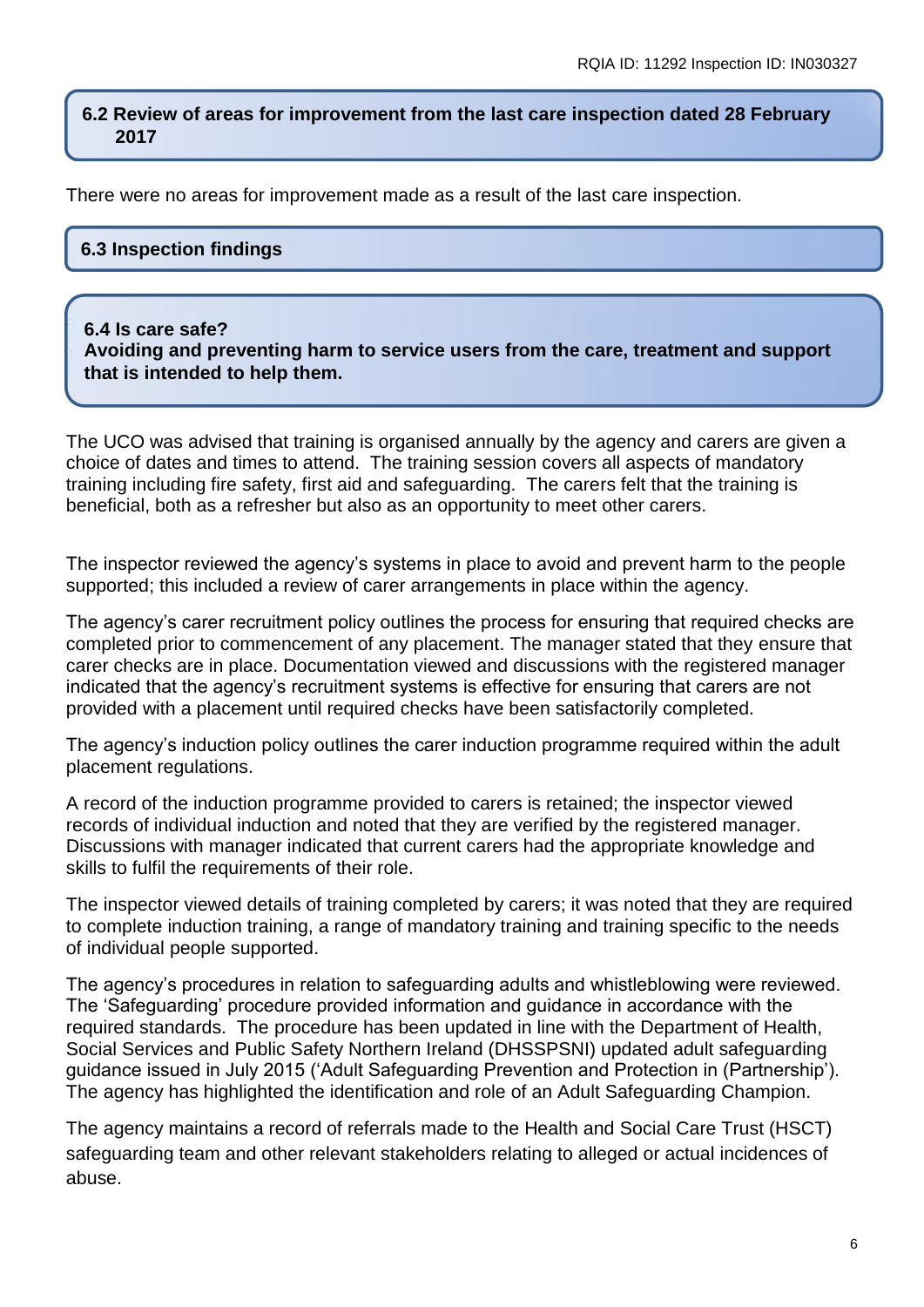It was identified that carers are required to complete safeguarding training during their induction programme and a three yearly update.

The inspector reviewed the agency's arrangements for identifying, managing and where possible eliminating unnecessary risk to the people supported health, welfare and safety. The agency's protocol for assessment of needs and risk outlines the process for assessing and reviewing risk.

It was identified that the agency receives a range of relevant information and assessments relating to individual people supported prior to them receiving care and support. The agency has a range of risk assessments and care plans in place relating to the people supported.

The manager described how the people supported and /or their representatives are supported to be involved in the development and review of their care plans; these are reviewed and updated as required. The inspector noted that the current care plans are written in the "About You" format, a comprehensive person centred plan for recording all care and support needs.

Some of the areas covered include:

- "What people like and admire about me?"
- "What's important to me?"
- "How best to support me?"

Returned questionnaires from the people supported indicated that safe care meant:

- Carers are always there to help you
- You feel protected and free from harm
- You can talk to carers if you have concerns.

Returned questionnaires from carers indicated that safe care meant:

- They meet the needs of the adult placed in their home
- They have received all mandatory training
- They have received safeguarding training
- They are aware of your responsibility and the process for reporting any concerning or unsafe practice.

#### **Areas of good practice:**

There were examples of good practice identified throughout the inspection in relation to the agency's carer recruitment processes, training and adult protection.

No areas for improvement were identified during the inspection.

|                                                                | <b>Requlations</b> | <b>Standards</b> |
|----------------------------------------------------------------|--------------------|------------------|
| Total number of areas for improvement $\overline{\phantom{a}}$ |                    |                  |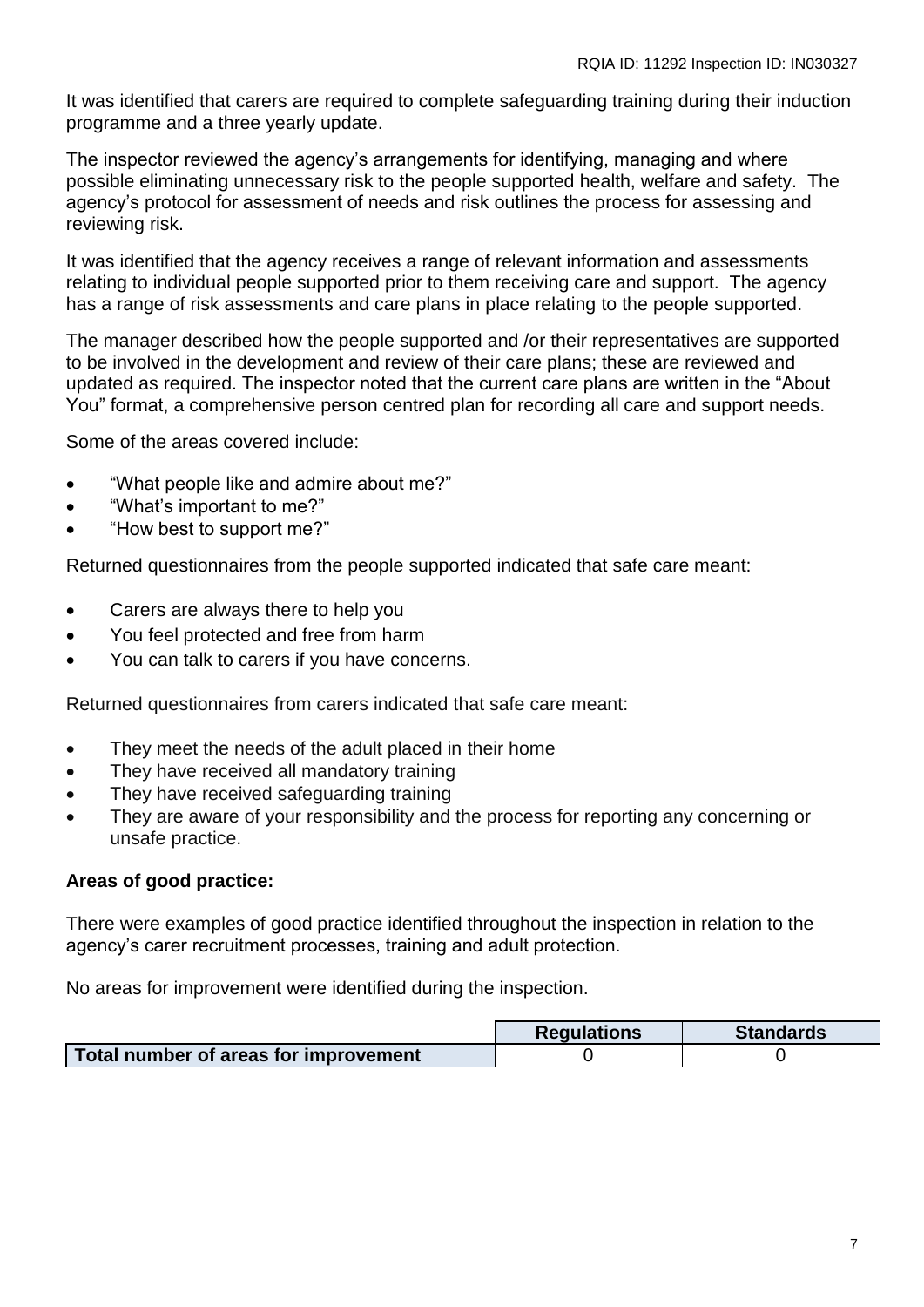## **6.5 Is care effective?**

## **The right care, at the right time in the right place with the best outcome.**

The two carers spoken with by the UCO advised that they have regular phone calls and monitoring visits from the agency's staff to ensure that there are no concerns regarding the placements and discuss any changes to the care and support plan. Confirmation was received that the agency provided a file containing the necessary paperwork including information about the complaints procedure.

Communication was noted to be very good between the relatives, agency and carers; and the carers felt that the staff are approachable should they need to contact them. The UCO was advised that the agency also holds events throughout the year to allow carers to meet up and provide support to each other. Examples of some of the comments made by the carers are listed below:

- "Great communication between myself family and the agency staff."
- "They're really helpful and approachable."
- "It's reassuring to know that XXX is just a phone call away if something is wrong."

The agency's arrangements for appropriately responding to and meeting the assessed needs of the people supported were reviewed. Details of the nature and range of services provided are outlined within the Statement of Purpose.

The agency's management of records policy details the procedures for the creation, storage, retention and disposal of records. Records viewed during the inspection were noted to be maintained in accordance with legislation, standards and the organisational policy. Carer and the people supported records viewed by the inspector were noted to be retained securely.

The manager could describe the methods used for supporting the people supported to be effectively engaged in the development of their care plans; it was noted that carers are provided with a copy of the care plan and the people supported have access to this.

The inspector reviewed the agency's arrangements in place to monitor, audit and review the effectiveness and quality of care delivered to the people supported. The agency has a system in place for monitoring the quality of the service provided; it was noted that the process involves seeking information from the people supported, families, carers and community care workers.

The inspector has included some of the comments made by the people supported and their carers:

- "I like living with\*\*\* and \*\*\*\*\*."
- "I love being with the family."
- "It's great here I'm happy."
- "I feel supported by the service they listen to you."
- "Training is good and efficient."
- "Good sharing of experiences during training."
- "I'm treated with respect by staff."
- "I get in well with \*\*\*\* who is very responsive."

This area of monitoring is good practice and is to be commended.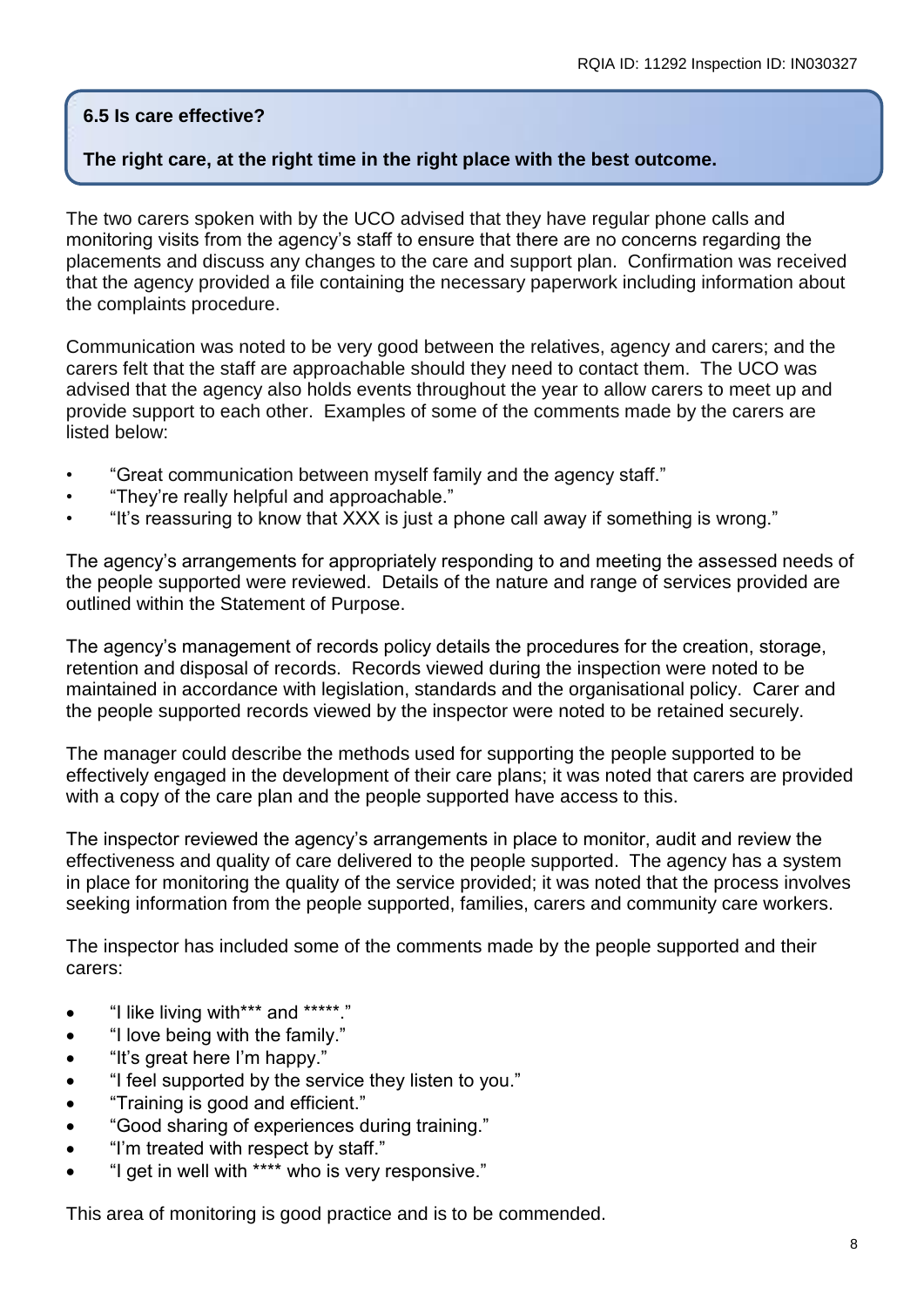The inspector noted the information from the carer groups facilitated by the agency. The carers groups show evidence that carers enjoy meeting with each other and sharing information whilst on occasions completing training.

Items for discussion include:

- meet and greet
- crafts
- discussions and sharing with each other
- feedback and comments on the service
- recruitment of nee carers
- new issues

The agency also ensures the effectiveness of the care and support by completing regular monitoring visits. Records of monitoring visits were noted to include details of the review of the agency's systems and an improvement plan. The documentation includes details of the review of accidents, incidents or safeguarding referrals, complaints, medication, care plans and staffing arrangements.

The agency's systems to promote effective communication between the people supported, carers and relevant stakeholders were reviewed during the inspection. Discussions with the manager indicated that carers communicate appropriately with the people supported and where appropriate their representatives.

Returned questionnaires from the people supported indicated that effective care meant:

- You get the right care, at the right time in the right place
- The carers know your care needs
- Your care plan is discussed and agreed with you
- Your care meets your expectations.

Returned questionnaires from carers indicated that effective care meant:

- They believe that the adult placed has been assessed and are in the right place for their needs to be met?
- They are kept informed of changes to the adult placed care plan
- They have good working relationships with their social worker?

#### **Areas of good practice:**

There were examples of good practice identified throughout the inspection in relation to the agency's auditing arrangements, quality monitoring and communication with the people supported and carers.

No areas for improvement were identified during the inspection.

|                                       | <b>Regulations</b> | <b>Standards</b> |
|---------------------------------------|--------------------|------------------|
| Total number of areas for improvement |                    |                  |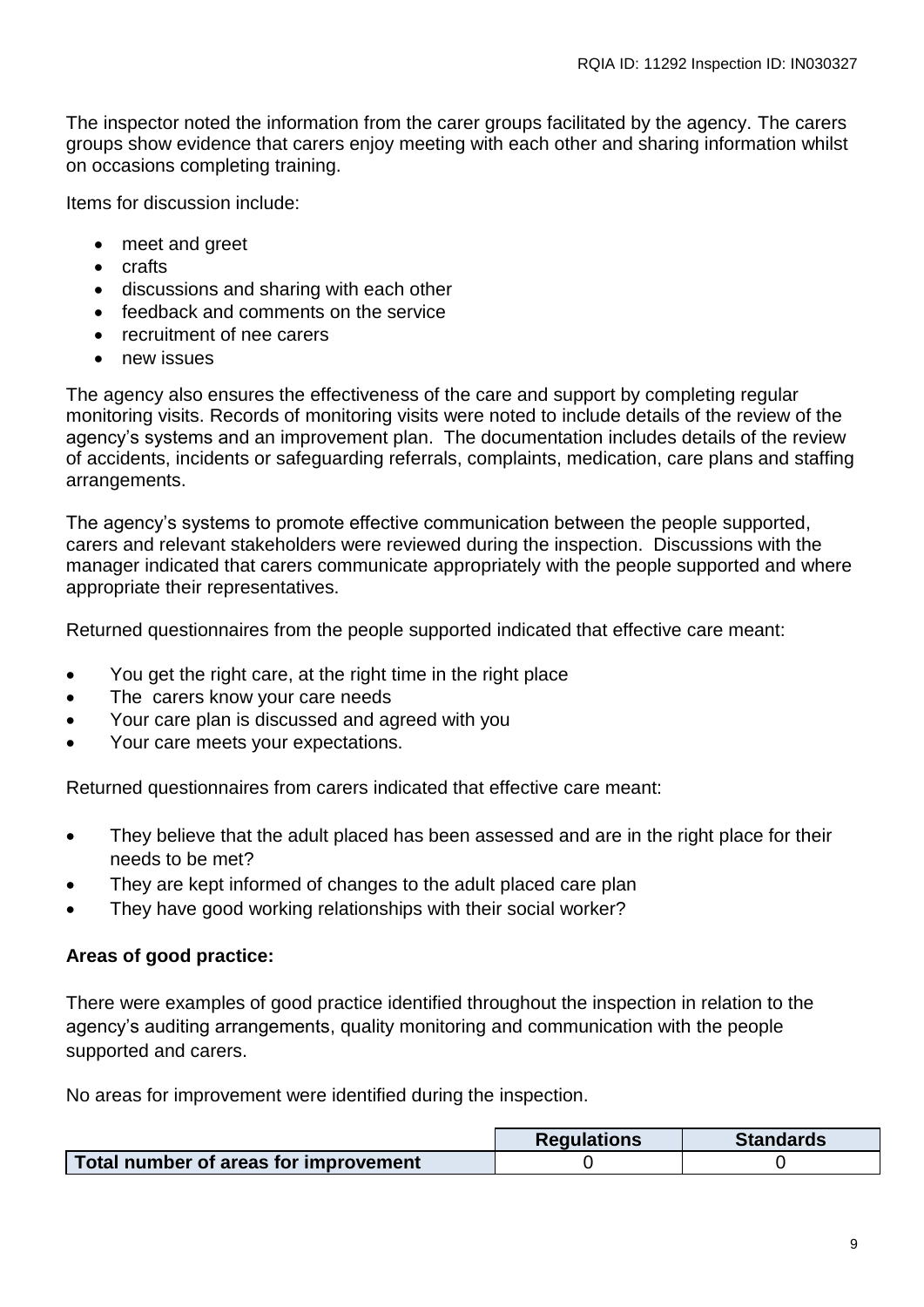#### **6.6 Is care compassionate? Service users are treated with dignity and respect and should be fully involved in decisions affecting their treatment, care and support.**

The UCO was informed by the carers interviewed that staff from the agency regularly phones or visits to obtain their views of the service being provided. The people supported are also asked for their views to ensure satisfaction with the placement. The carers interviewed were knowledgeable regarding the people supported, the support they required and the types of activities they like to do. Examples given included shopping, beauty treatments, day trips and camping.

Examples of some of the comments made by the carers are listed below:

- "XXX is like part of the family. Just joins in with our plans."
- "Makes herself at home."
- "No issues at all."

The inspection assessed the agency's ability to treat the people supported with dignity, respect and compassion and to engage the people supported in decisions affecting the care they receive. Discussions with the manager indicated that the values such as choice, dignity and respect were embedded in the culture of the agency.

The manager could describe the methods used for supporting the people supported to make informed choices and for respecting their views and wishes.

There are a range of systems in place to promote effective engagement with the people supported and where appropriate their representatives in conjunction with the HSCT community keyworker; they include the agency's quality monitoring processes; complaints process, care review meetings and carers monitoring and training updates. It was identified that the agency's quality monitoring process assists in the evaluation of the quality of the service provided and in identifying any areas for improvement.

The agency has processes in place to record comments made by the people supported; records of care review meetings. Quality monitoring reports viewed by the inspector provided evidence that the agency endeavours to engage with the people supported and carers and where appropriate their representatives in relation to the quality of the service provided.

The agency's practice of meeting with the people supported prior to their review is to be commended.

The inspector noted some of the comments from the people supported during reviews:

- "I just like living here."
- "They are kind and good."
- "I love it every day."
- "I like to go to \*\*\*\*\* and \*\*\*\*\*\* home."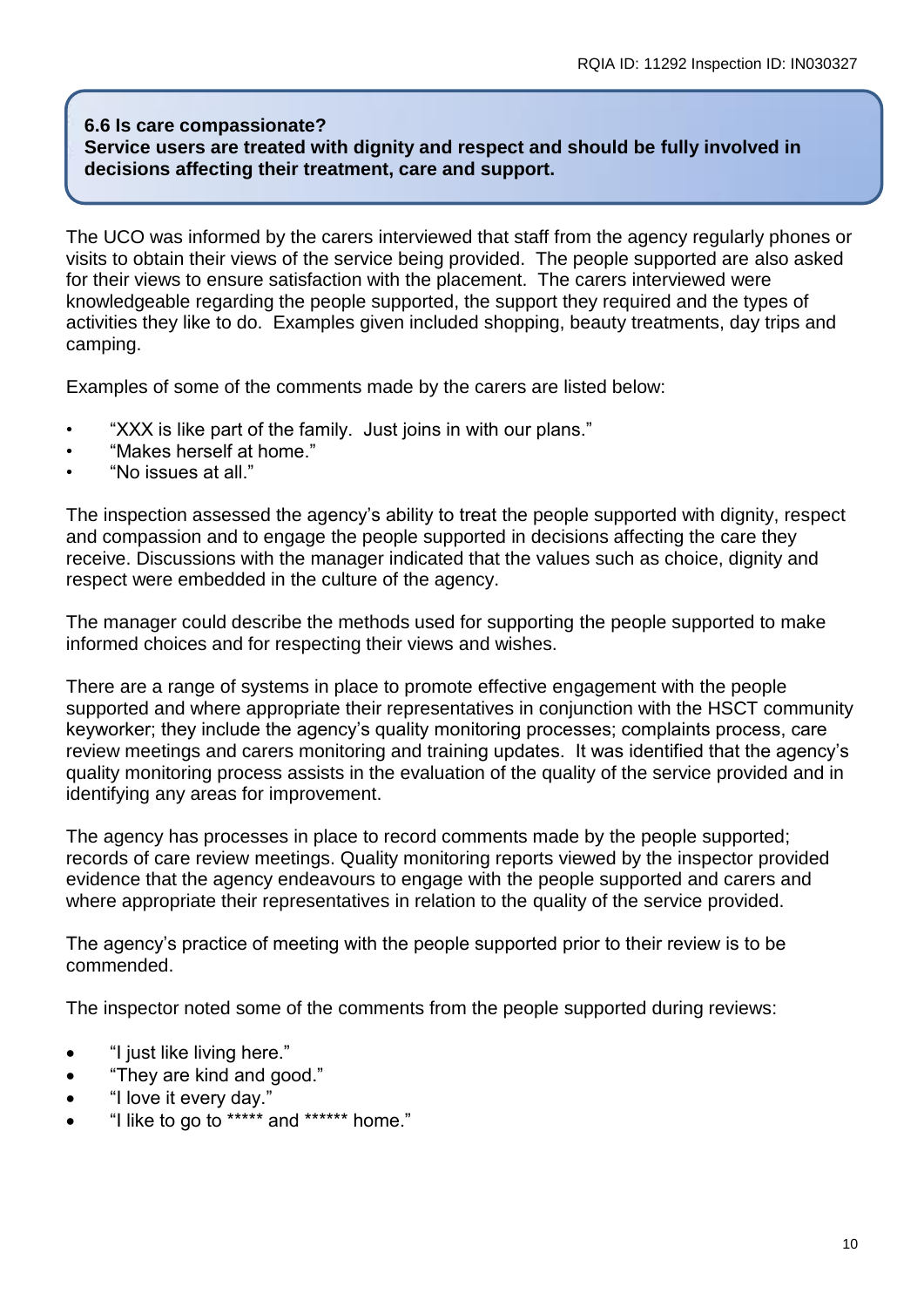Returned questionnaires from the people supported indicated that compassionate care meant:

- Carers treat you with kindness
- Carers ensure you are respected and that your privacy choices and dignity is maintained
- Carers talk to you about your care
- Carers support you to make decisions about your care.

Returned questionnaires from carers indicated that compassionate care meant:

- They treat adults placed with kindness, dignity and respect
- Care is delivered by you in a person centred individual manner
- They communicate with the adult placed about their care and treatment in a manner which is understood.

#### **Areas of good practice**

There were examples of good practice identified in relation to the agency's processes for engaging with the people supported, effective communication with carers individually and in groups and providing care in an individualised person centred manner. No areas for improvement were identified during the inspection.

|                                       | <b>Requlations</b> | <b>Standards</b> |
|---------------------------------------|--------------------|------------------|
| Total number of areas for improvement |                    |                  |

**6.7 Is the service well led? Effective leadership, management and governance which creates a culture focused on the needs and experience of service users in order to deliver safe, effective and compassionate care.**

All of the carers who spoke with the UCO confirmed that they receive good support from the agency's team of staff. Regular communication was confirmed, either through home visits or phone calls to ensure that there were no concerns regarding the placement. All were aware of whom they should they contact if they had any concerns regarding the placement and were aware of the out of hours support available to them.

The agency has systems of management and governance in place to promote the delivery of safe, effective and compassionate care. The agency is currently managed on a day to day basis by the registered manager.

The agency has a range of policies and procedures noted to be in accordance with those as required within the regulations. During the inspection the inspector viewed a number of policies; it was identified that those viewed had been or were being reviewed and updated in accordance with timescales.

The agency's systems for auditing and reviewing information with the aim of promoting safety and improving the quality of life for the people supported were reviewed. Records viewed and discussions with the manager indicated that the agency's governance arrangements promote the identification and management of risk; these include provision of required policies, audit of complaints, accidents, safeguarding referrals and incidents notifiable to RQIA.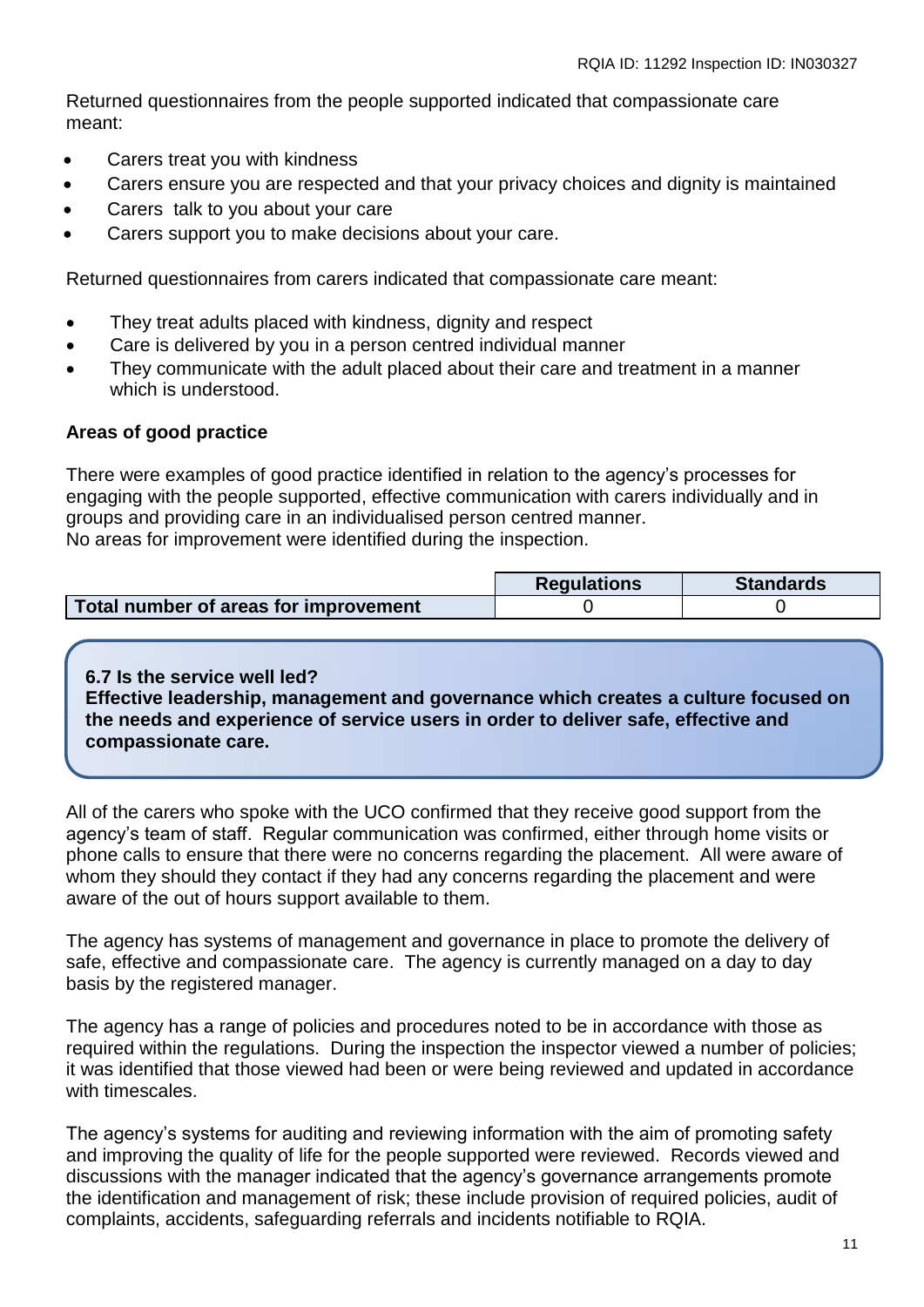The agency's complaints policy outlines the process for effectively handling complaints; discussions with the manager indicated a clear understanding of the actions required in the event of a complaint being received.

The agency retains a record of all complaints or compliments received. It was noted from discussions with the manager and records viewed that the agency has received no complaints since the previous inspection.

The agency has developed a carer newsletter that is provided to carers. The inspector noted some of the areas included:

- new carers: hello and welcome
- support group information
- support contacts
- staff issues Inc. new staff
- new carer recruitment
- training
- complaints
- ROIA
- **•** confidentiality
- fire safety awareness
- advocacy-shared lives champion
- birthday recognition

Records viewed and discussions with the manager indicated that the agency has in place effective management and governance systems to monitor and improve quality.

The agency's quality annual review has been completed for 2108.The inspector has noted some of the individual comments made by carer's during the annual quality review:

- "We value the opportunity to meet other carers at the support groups for advice and fun."
- "I feel valued."
- "It's like family when talking to other carers and staff."
- "Training is excellent in content, flexibility and content."
- "Staff respond quickly and helpfully to issues that come up."
- "You can lift the telephone at any time."
- "The communication is seamless."
- "All risks are attended to."

The organisational and management structure of the agency is outlined in the agency's statement of purpose. The registered person has worked effectively with RQIA to operate and lead the organisation in maintaining compliance with regulations. There was evidence of ongoing, effective collaborative working relationships with relevant stakeholders, including other HSCT representatives."

The agency's statement of purpose and information handbook was noted to have been reviewed and updated in (2017) & (2018).

The manager had a clear understanding of both her and the carer's roles and responsibilities.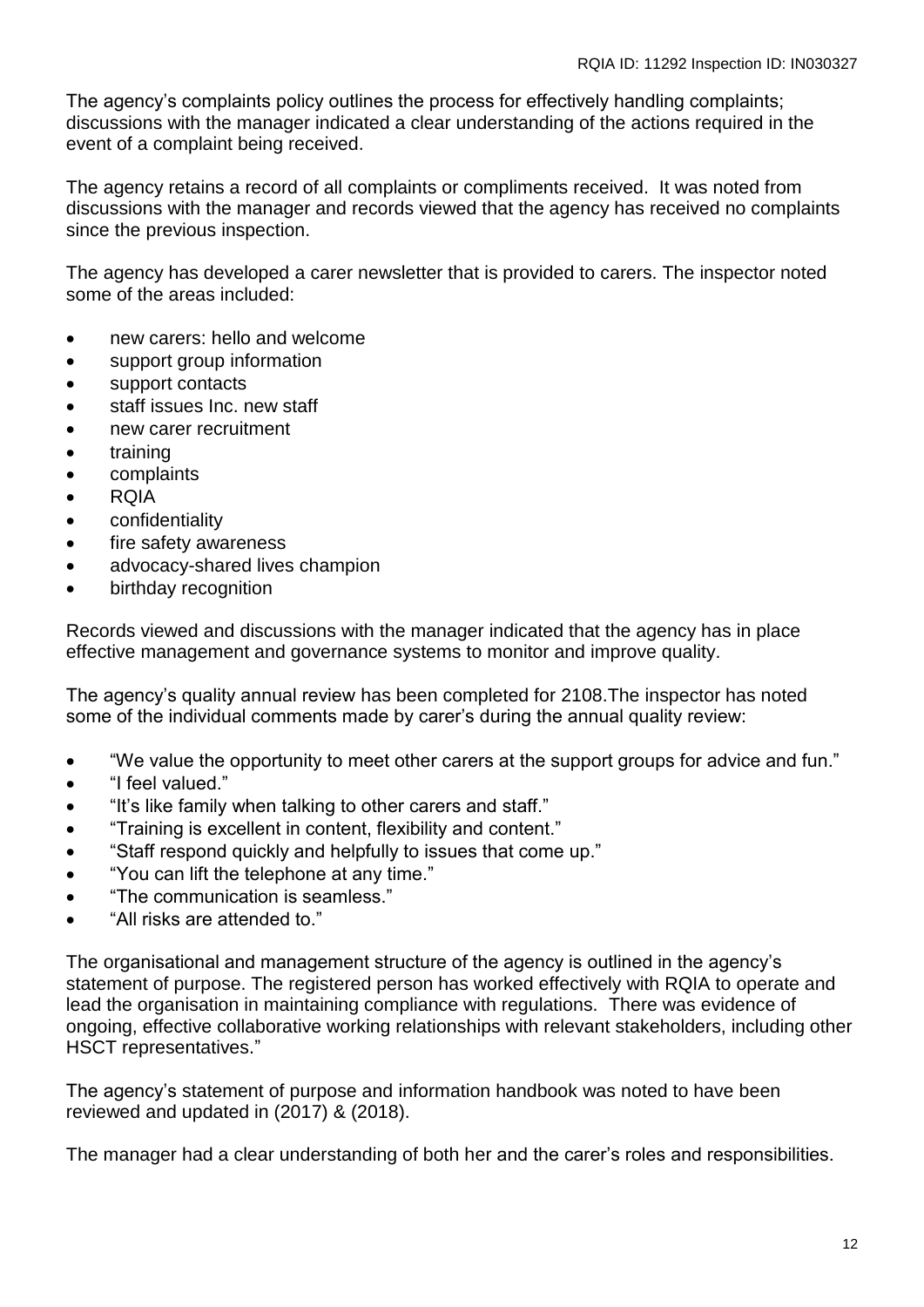The registered person has shown an understanding of regulatory matters and led the organisation in maintaining compliance with Regulations.

On the date of inspection the RQIA certificate was noted to be displayed appropriately and was reflective of the service provided.

Returned questionnaires from the people supported indicated that well led care meant:

- You are always informed about your carer
- You feel the service is good
- Your views are sought about your care and the quality of the service
- You know how to make a complaint.

Returned questionnaires from carers indicated that well led care meant:

- There is a culture of carer involvement in the running of the service
- There is a culture of continuous quality improvement and all carers are encouraged to bring forward new ideas and innovations
- Social workers and agency staff are approachable and open to whistleblowing or raising concerns.

## **Areas of good practice:**

There were examples of good practice identified throughout the inspection in relation to the agency's governance arrangements.

No areas for improvement were identified during the inspection.

|                                       | <b>Regulations</b> | <b>Standards</b> |
|---------------------------------------|--------------------|------------------|
| Total number of areas for improvement |                    |                  |

#### **7.0 Quality improvement plan**

There were no areas for improvement identified during this inspection, and a QIP is not required or included, as part of this inspection report.